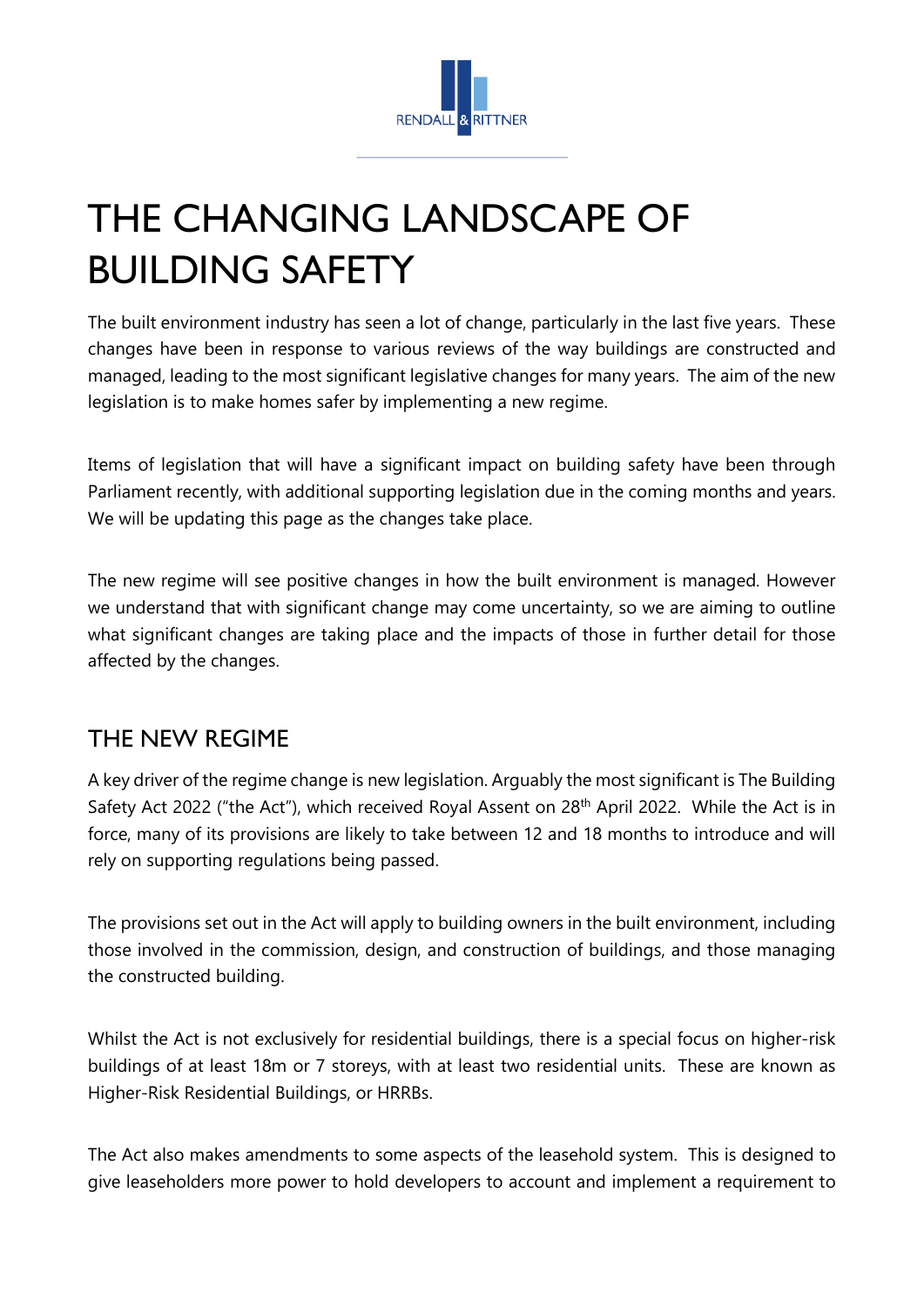

explore alternative ways to meet remediation costs before passing these to leaseholders, giving them more of a voice in the management of their homes.

## NEW RESPONSIBILITIES

### WHO IS THE ACCOUNTABLE PERSON?

With the new legislation comes new responsibilities and the Act introduces a new role, the Accountable Person ("AP"). The person fulfilling the role will have ultimate responsibility for safety within a building, although they can carry out their duties with the assistance of other competent organisations.

It is expected that the owner of the building (freeholder), will be the AP, although where there is a Resident Management Company (RMC) or Right to Manage Company (RTM), they will take the role. Whilst many of those who act as a Director of an RMC or RTM are volunteers, if the RMC or RTM is the Accountable Person this will place additional legal responsibilities on those Directors, even as volunteers. It is important that those with new responsibilities understand them. With this in mind, the Act now allows for a paid Director to be appointed in order to provide the necessary expertise on matters relating to Fire Safety, if this is deemed beneficial by the RMC Board.

Where there is a complex building, it may not be possible to identify a single AP. In such cases, there will be the Principal Accountable Person (PAP), who is the ultimate nominated Accountable Person, with the other APs responsible for managing risk within their areas of responsibility. The PAP will have specific responsibilities in addition to their other AP responsibilities to ensure that the building is managed safely.

There are set responsibilities, including registering a building with the new Building Safety Regulator and preparing the safety case for the building. The safety case is the assessment of risks related to the building and a documented framework managing the risks. See [The Golden](#page-2-0)  [Thread and Safety Case.](#page-2-0) 

#### WHAT ABOUT RESIDENTS?

Whilst there is a focus on the new responsibilities of the AP and other industry roles, there are also new responsibilities for residents. Those living within residential buildings have a responsibility to ensure that they do not introduce significant risk to the building and to work with the AP to discharge their duties, including providing access to their home where reasonable notice has been provided.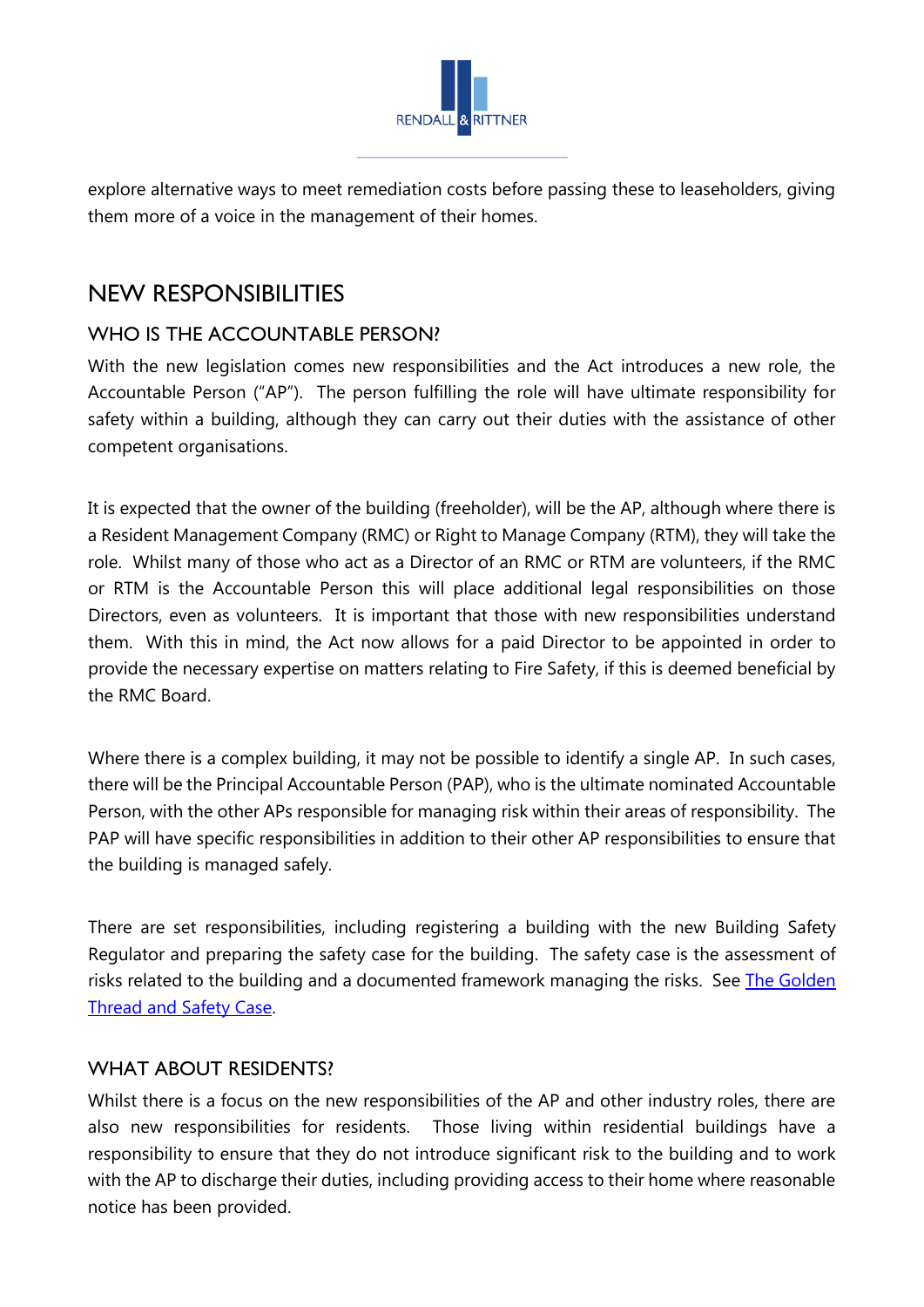

The AP will have the power to issue a contravention notice should a resident fail to meet their obligations. The Act also requires greater transparency for residents and gives them a greater voice in the management of their building. For more information, see [The Residents' Voice.](#page-4-0)

### WHAT HAPPENED TO THE BUILDING SAFETY MANAGER?

In the draft Bill, there was a requirement for a Building Safety Manager (BSM), however this was removed by Government to ensure a proportionate regime. The duties of the BSM still remain, much of which sits with the AP. The decision to remove the role is a sensible one, allowing organisations that have the resource to support the AP in delivery of these duties, rather than requiring a single individual to fulfil these obligations.

## OVERSIGHT OF THE NEW REGIME

The Health and Safety Executive (HSE) has been named as the Building Safety Regulator (BSR), which will implement a more stringent regulatory regime to oversee the safety and performance of buildings. They will assist and encourage competence in the built environment, as well as the registered building inspectors.

### WHAT WILL THE BUILDING SAFETY REGULATOR DO?

Before occupation of any residential building over 18 meters, the BSR will need to issue a Building Assurance Certificate once the building is registered. This will apply to existing occupied buildings and will be issued based on the strength of the [safety case report.](#page-2-0)

The BSR will work closely with local authorities and fire and rescue authorities for technical expertise to regulate buildings in scope. They will also create the need for new committees, including the [residents' panel](#page-4-0) for involvement in policy and strategy within the BSR.

## <span id="page-2-0"></span>THE GOLDEN THREAD & SAFETY CASE

The golden thread is information specific to the building from the commissioning of building work through its entire lifecycle. It is information that allows the safe management and understanding of a building. It will be a live collection of information and fed to the BSR.

The golden thread will be required to be accurate, understandable, and current, responsibility for which will sit with the AP (or PAP where there is more than one AP). It must be digital and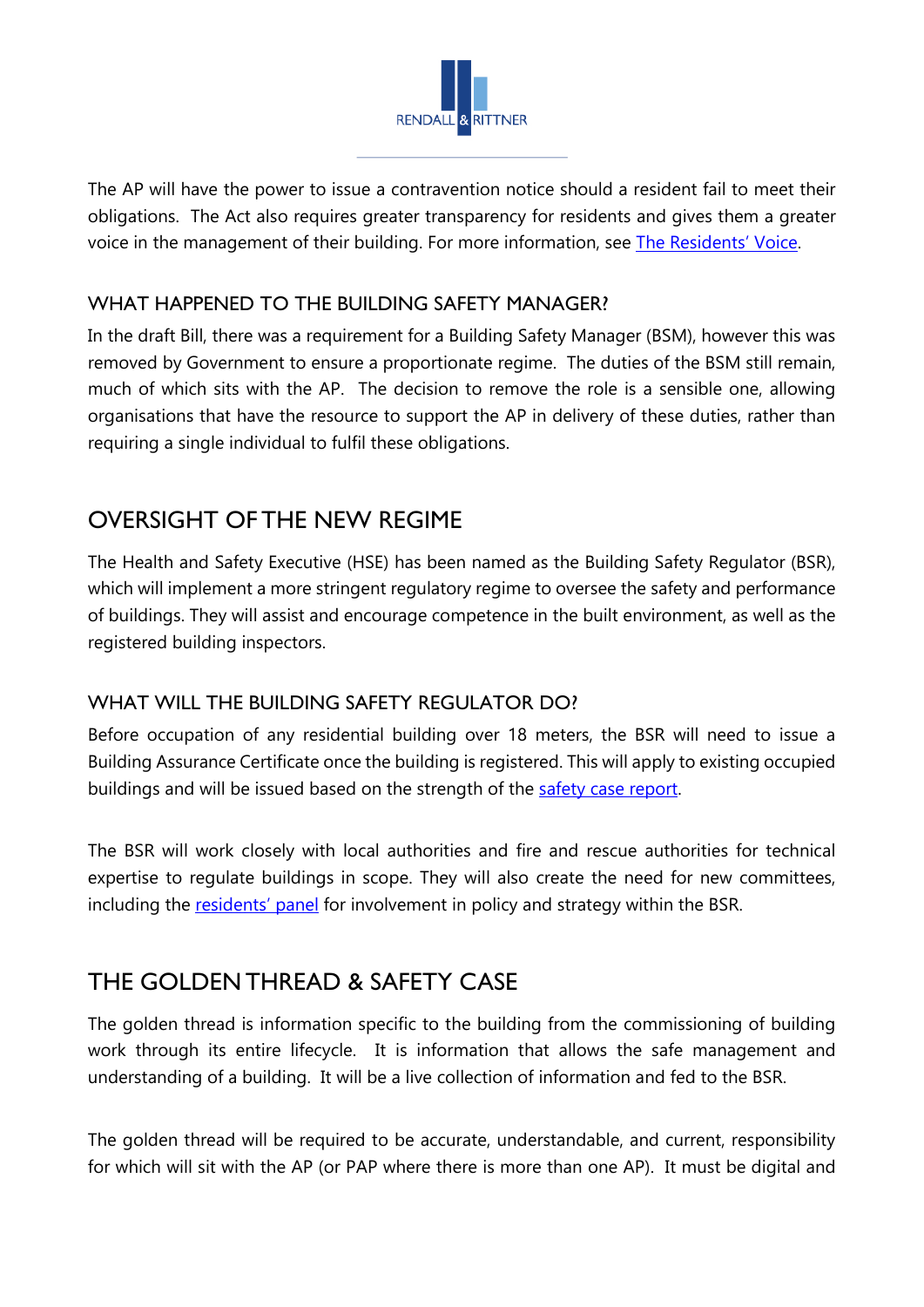

readily accessible. We currently hold a significant amount of documentation relating to buildings digitally through our software, which can link to other systems.

The safety case is evidence that building safety risks are being managed proportionately for each building. It will identify and assess risks from fire spread and structural failure and provide details on how these will be prevented and mitigated in the event of an occurrence.

### INFORMATION THE GOLDEN THREAD CONTAINS

The golden thread will start with design and construction information about a building, including information about refurbishment. There are gateways established that the BSR will oversee to ensure that all the relevant information will be shared with the AP.

Occupied buildings will need documentation and information that details how residents will be kept safe, such as the registration of the building, safety case and residents' engagement strategy. Much of the golden thread is thought to be relating to the maintenance and inspection of building assets, such as fire systems.

### INFORMATION WITHIN THE SAFETY CASE

The safety case report should provide a summary of the proportionate steps the AP has taken regarding building safety risks to:

- Identify
- Assess
- Remove
- Reduce
- Manage

The safety case should be aimed at delivering safe buildings for residents. The Act requires the AP to ensure management structures and processes are in place across the building to deliver systemic approach to risk assessment and management. Rendall & Rittner's Health and Safety management system is accredited to the international standard ISO 45001, which is embedded across your development.

The Safety Case is not a once only document and must remain under constant review by the AP.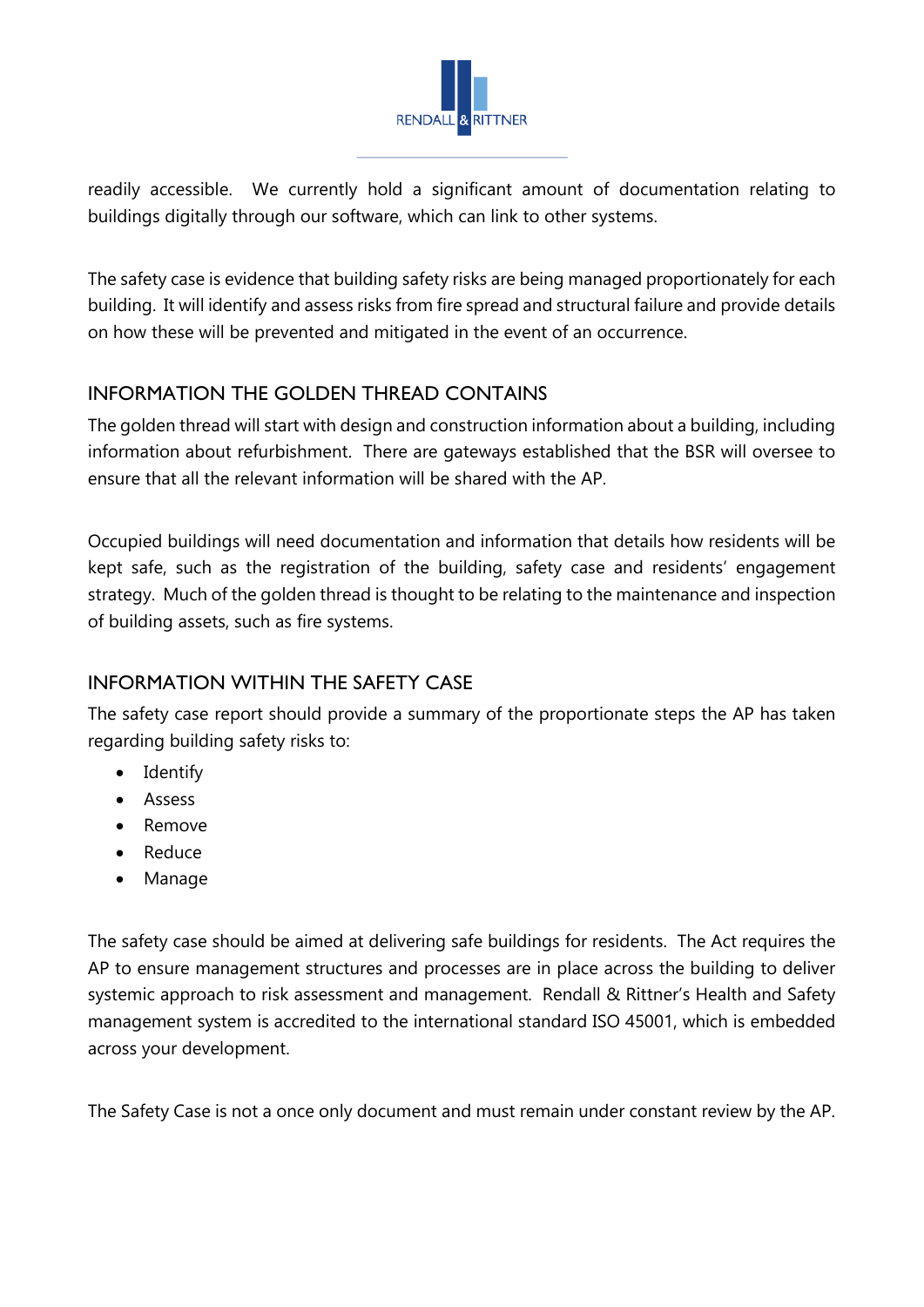

## <span id="page-4-0"></span>THE RESIDENTS' VOICE

The Act requires transparency of information with residents. They will require access to information about their buildings, including the golden thread. The AP is required to have a plan on what and how residents will be communicated with, known as the Residents' Engagement Strategy.

## WHAT IS THE RESIDENTS' ENGAGEMENT STRATEGY?

The residents' engagement strategy promotes the participation of residents in the decisionmaking process about the building safety risks in their homes. The AP must produce the strategy and provide all residents with a copy.

The strategy will outline what information will be provided to residents, what they will be consulted on, how their participation will be included and how the strategy will be measured.

### WHAT IS THE RESIDENTS' PANEL?

The residents panel has been established by the BSR to consult on its functions, which may impact the residents of higher-risk buildings. Members of the panel can be non-resident owners, as well as residents.

Annually, the BSR will publish information on its functions, including what was tabled to engage with the residents panel.

## WHAT NEEDS TO BE DONE TO PREPARE?

There is still some time to start to prepare for the implementation of the new regime, although it is lessening. Legislation that supports the Act is starting to be written and in some cases is available and will be enforceable in January 2023.

To prepare for the Act, there are several things that can be done. The first is a gap analysis of the requirements for the golden thread. This will likely form the basis of budgetary requirements for information that is not currently available. This is something that we will be able to assist with.

For Resident Management Companies, we recommend that Directors start establishing who will take on the role of the AP. Open dialogue with your property manager will be important to